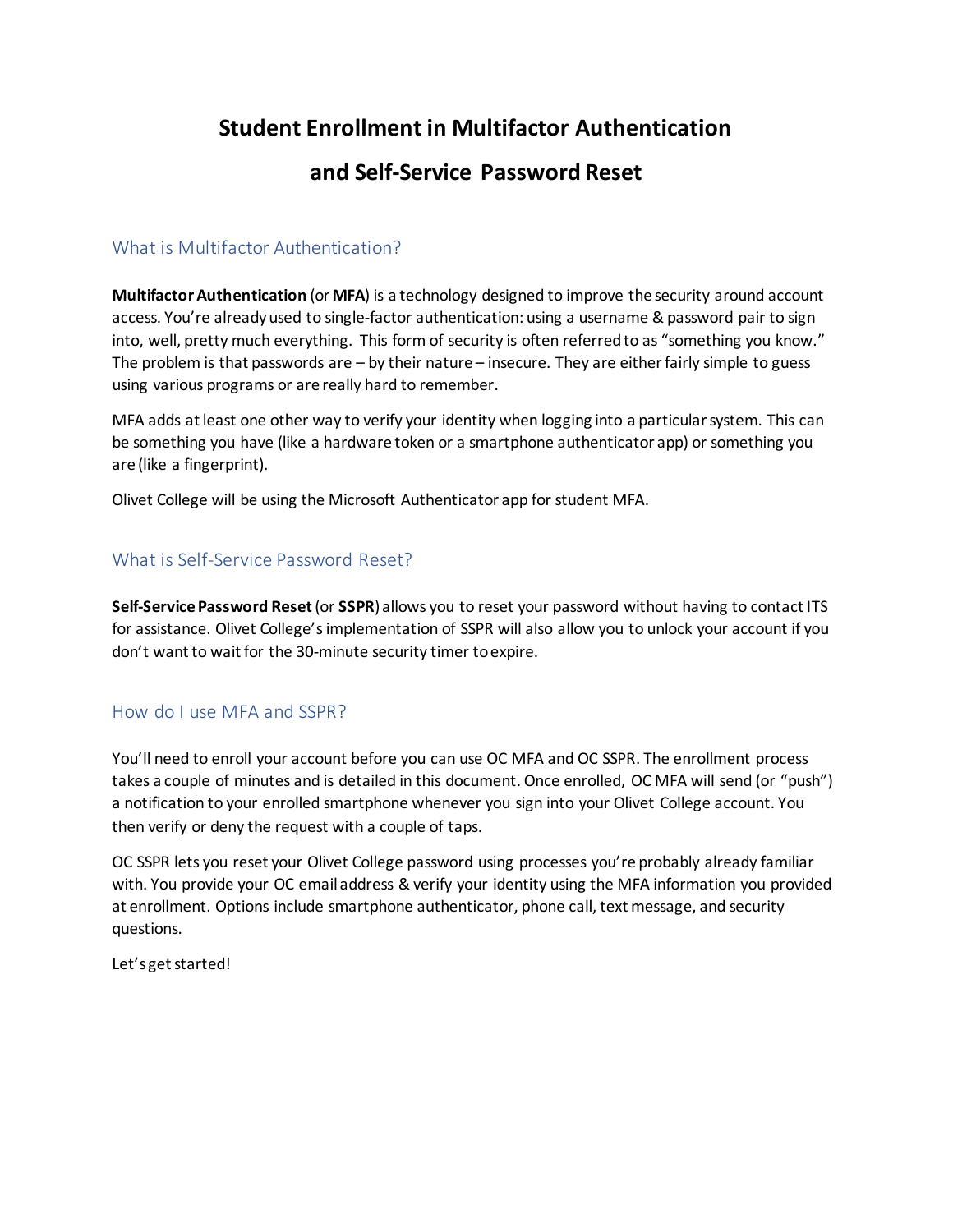### Enrollment Process

You'll enroll in OC MFA and OC SSPR at the same time. Here are the steps:

1. Open the App Store on your smartphone and install the Microsoft Authenticator app. The screenshot below shows how this looks in the [Google Play Store,](https://play.google.com/store/apps/details?id=com.azure.authenticator&hl=en_US&gl=US) but things look pretty much the same in the [Apple App Store.](https://apps.apple.com/us/app/microsoft-authenticator/id983156458)

| Microsoft Authenticator                                                 |                 |
|-------------------------------------------------------------------------|-----------------|
| <b>Microsoft Corporation</b><br><b>Business</b>                         | ★★★★★ 332,946 ± |
| E Everyone                                                              |                 |
| <b>O</b> This app is compatible with your device.                       |                 |
| You can share this with your family. Learn more about<br>Family Library |                 |
| Add to Wishlist                                                         | <b>Install</b>  |

- 2. Sign into your Olivet College email account. Go t[o https://outlook.com/olivetcollege.edu](https://outlook.com/olivetcollege.edu) and sign in with your normal username and password.
- 3. You'll see this message:

| Outlook                                                                 |             |
|-------------------------------------------------------------------------|-------------|
| <b>Nicrosoft</b>                                                        |             |
| astudent@olivetcollege.edu                                              |             |
| More information required                                               |             |
| Your organization needs more information to keep<br>your account secure |             |
| Use a different account                                                 |             |
| Learn more                                                              |             |
|                                                                         | <b>Next</b> |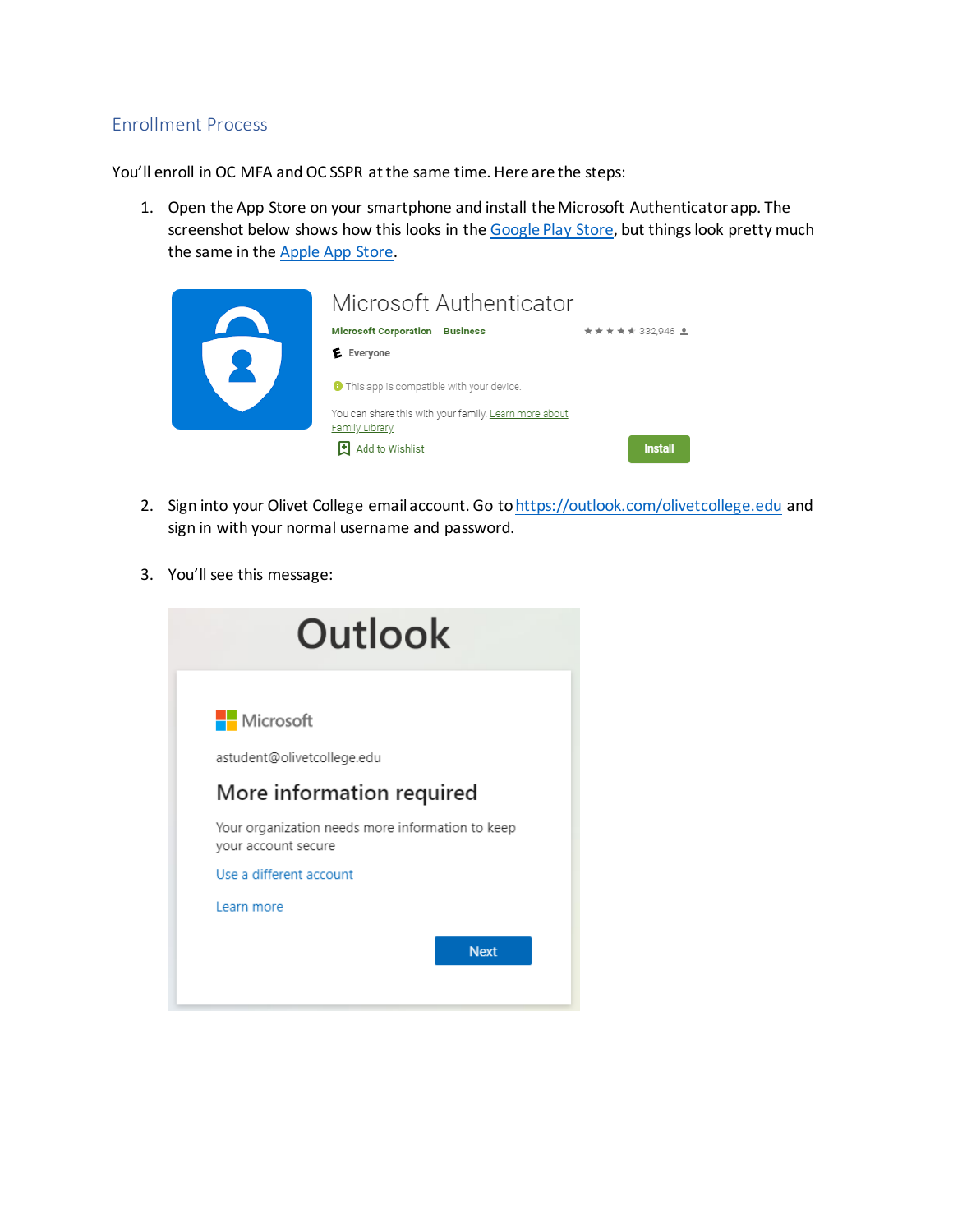4. Click **Next** & you'll see this screen:

Additional security verification

| Step 1: How should we contact you?<br>$\checkmark$ |                  |  |                                                                                                                  |
|----------------------------------------------------|------------------|--|------------------------------------------------------------------------------------------------------------------|
| $\checkmark$                                       |                  |  |                                                                                                                  |
| Send me a code by text message                     | $\triangleright$ |  |                                                                                                                  |
|                                                    |                  |  |                                                                                                                  |
|                                                    |                  |  | <b>Next</b>                                                                                                      |
|                                                    |                  |  | Secure your account by adding phone verification to your password. View video to know how to secure your account |

- 5. If you don't want to use Microsoft Authenticator, please contact ITS for additional help. Using Microsoft Authenticator is faster and less invasive than either text messages or phone calls. ITS strongly suggests students use Microsoft Authenticator.
- 6. If you have decided to use Microsoft Authenticator, pick "Mobile App" from the menu:



| Authentication phone | v             |  |
|----------------------|---------------|--|
| Authentication phone |               |  |
| Office phone         |               |  |
| Mobile app<br>M      | concurred are |  |
| Call me              |               |  |
|                      |               |  |

Next

7. Click **Next**.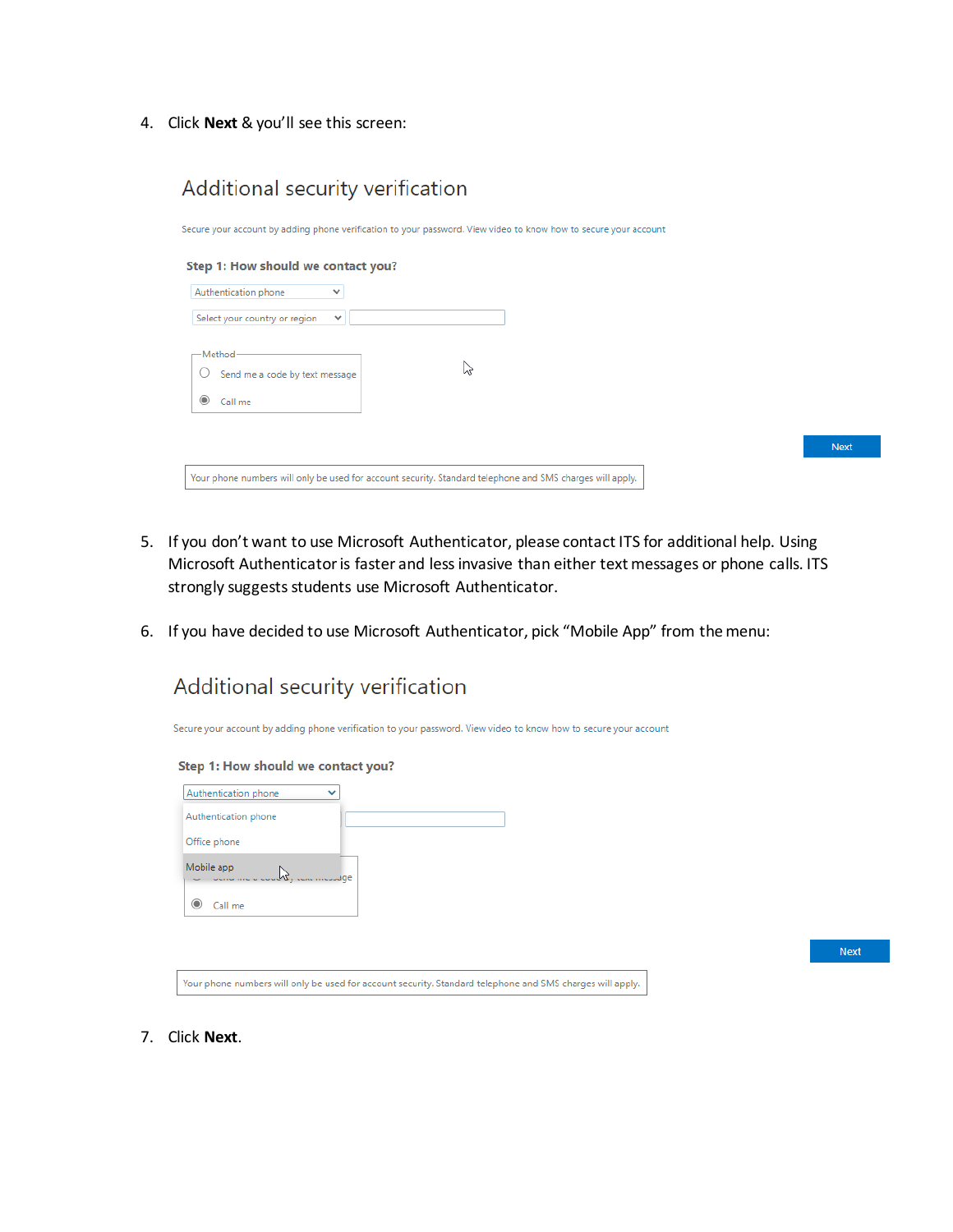8. On the next screen, make the following selections:



 $Next$ 

- 9. Click **Set up**. The screen will display a QR code.
- 10. Open the Microsoft Authenticator app on your phone and scan the QR code. You may need to give Microsoft Authenticator permission to use your phone's camera.
- 11. Click **Next**. You'll see the *Set up* option is greyed out.

| Additional security verification                                                                                 |  |
|------------------------------------------------------------------------------------------------------------------|--|
| Secure your account by adding phone verification to your password. View video to know how to secure your account |  |
| Step 1: How should we contact you?                                                                               |  |
| Mobile app<br>$\checkmark$                                                                                       |  |
| - How do you want to use the mobile app? -                                                                       |  |
| Receive notifications for verification                                                                           |  |
| Use verification code                                                                                            |  |
| To use these verification methods, you must set up the Microsoft Authenticator app.                              |  |
| Set up<br>Mobile app has been configured for notifications and verification codes.                               |  |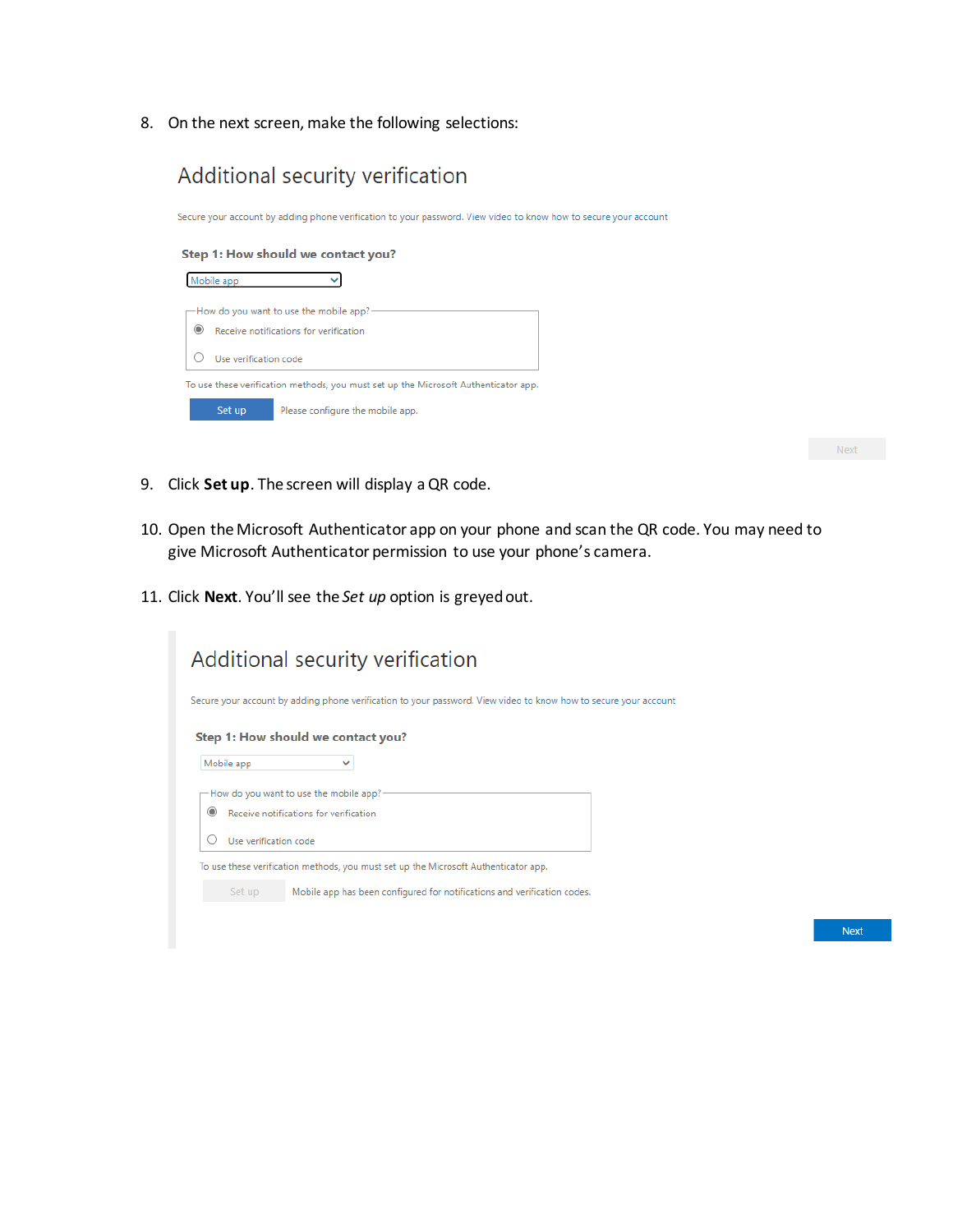12. Click **Next**. You'll be asked to enter your telephone number.



13. Select "United States" and enter YOUR phone number with the area code. (See example below)Additional security verification

Secure your account by adding phone verification to your password. View video to know how to secure your account

#### Step 3: In case you lose access to the mobile app

 $\vee$  2697497666 United States (+1)

Your phone numbers will only be used for account security. Standard telephone and SMS charges will apply.

Next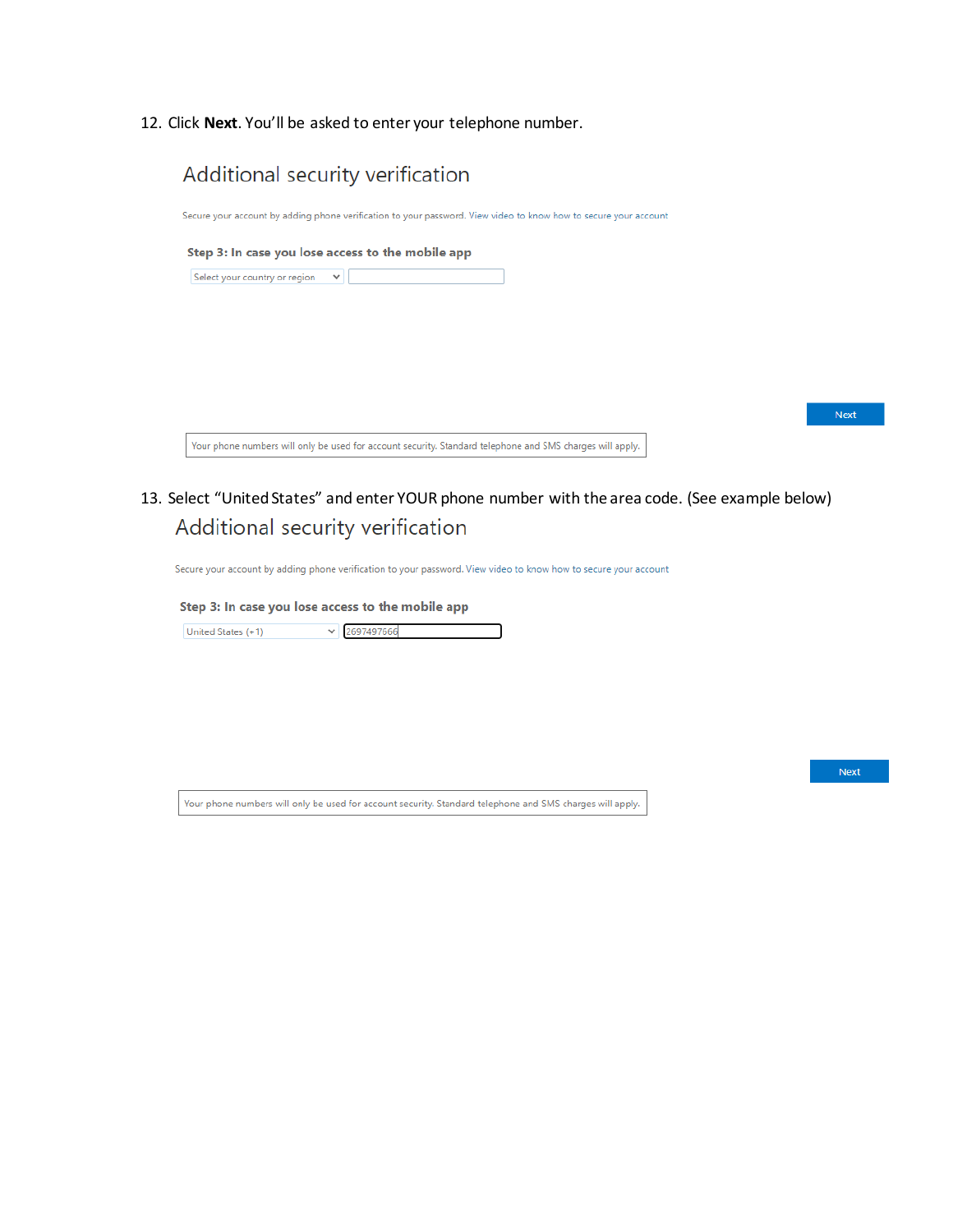14. Click **Next**. You'll be shown the following screen. Make a note of the displayed app password. Keep it safe. You may need it later.



Secure your account by adding phone verification to your password. View video to know how to secure your account

#### Step 4: Keep using your existing applications

In some apps, like Outlook, Apple Mail, and Microsoft Office, you can't use a phone to secure your account. To use these apps, you'll need to create a new "app password" to use in place of your work or school account password. Learn more

Get started with this app password:





15. Click **Done**. You've now completed enrollment in OC MFA and will be immediately redirected to begin enrollment in OC SSPR. You'll see this screen:

| Outlook                                                                 |  |
|-------------------------------------------------------------------------|--|
| <b>Nicrosoft</b>                                                        |  |
| astudent@olivetcollege.edu                                              |  |
| More information required                                               |  |
| Your organization needs more information to keep<br>your account secure |  |
| Use a different account                                                 |  |
| Learn more                                                              |  |
| <b>Next</b>                                                             |  |
|                                                                         |  |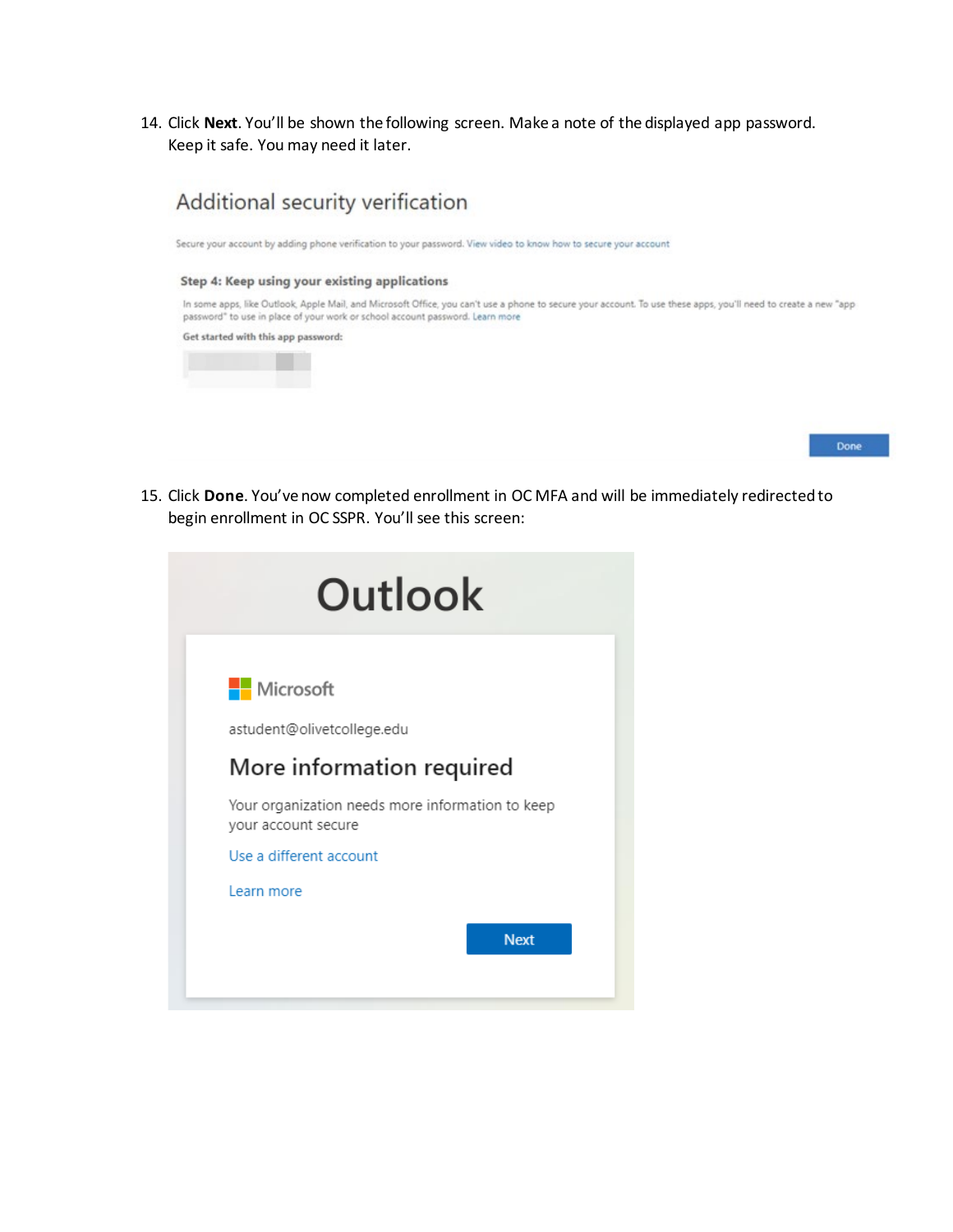16. Click **Next**. To begin your OC SSPR enrollment, re-enter your current OC password.



In order to keep your security information private, we need you to re-enter your current password on the next page.



17. Click **re-enter my password** and complete your normal OC sign-in.



Type in your Olivet College username and password.

| astudent@OlivetCollege.edu |  |
|----------------------------|--|
|                            |  |



By accessing the Olivet College network, you agree to the acceptable Computer Usage Policy.

18. You'll be asked to approve the sign in request on your Microsoft Authenticator.

|   | <b>H</b> Microsoft                                                                                             |
|---|----------------------------------------------------------------------------------------------------------------|
|   | astudent@olivetcollege.edu                                                                                     |
|   | Approve sign in request                                                                                        |
| ô | We've sent a notification to your mobile device.<br>Please open the Microsoft Authenticator app to<br>respond. |
|   | Having trouble? Sign in another way                                                                            |
|   | More information                                                                                               |
|   |                                                                                                                |
|   |                                                                                                                |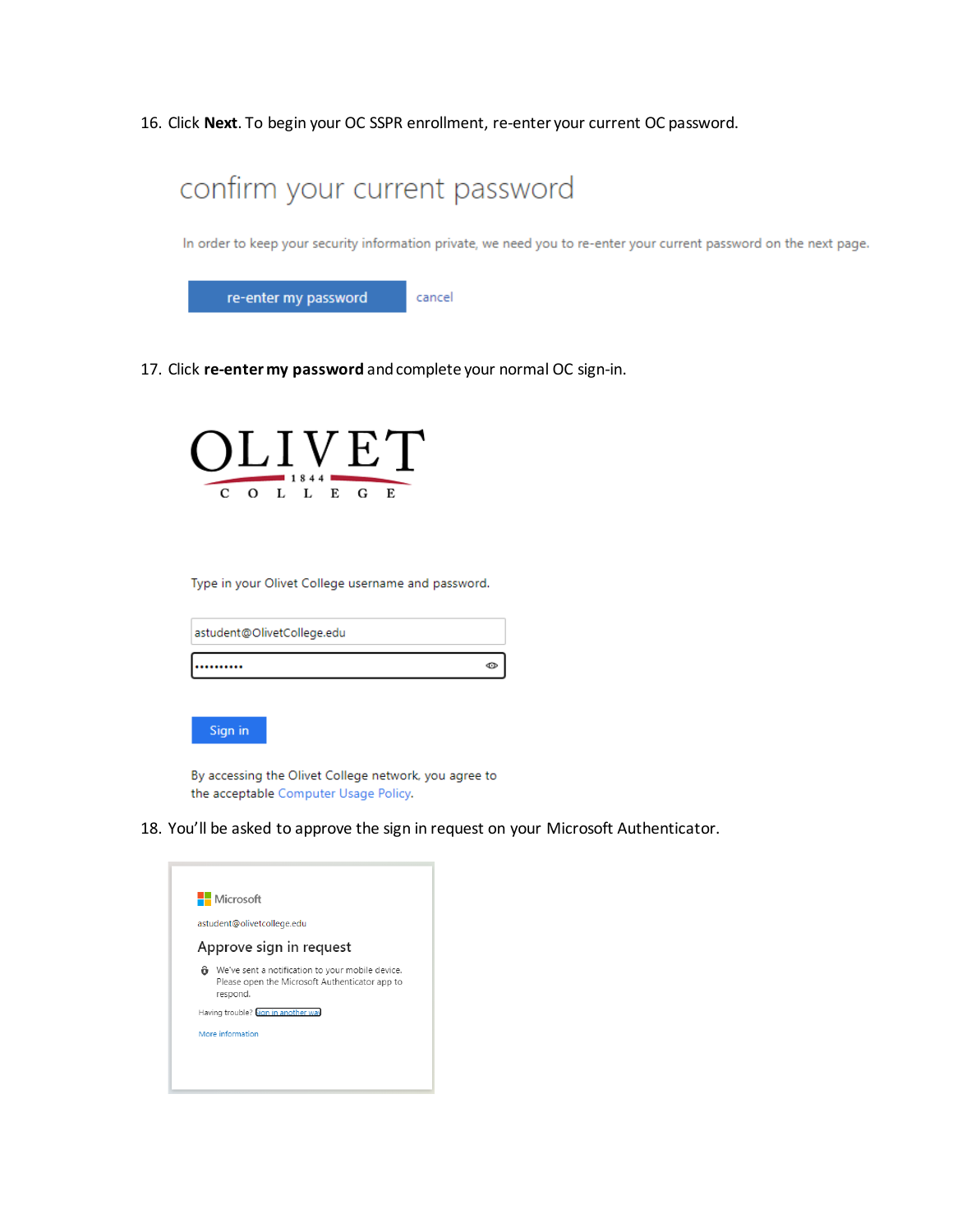19. Once approved, you'll be asked whether you want to remain signed in. The choice is up to you, but please DO NOT click "Yes" when using a shared or public-access computer (such as those in any of Olivet College's computer labs).

| <b>H</b> Microsoft                                                 |  |
|--------------------------------------------------------------------|--|
| astudent@olivetcollege.edu                                         |  |
| Stay signed in?                                                    |  |
| Do this to reduce the number of times you are asked<br>to sign in. |  |
| Don't show this again                                              |  |
| No<br>Yes                                                          |  |
|                                                                    |  |

20. You'll be asked to verify additional information. This is how you will verify your identity when using OC SSPR.

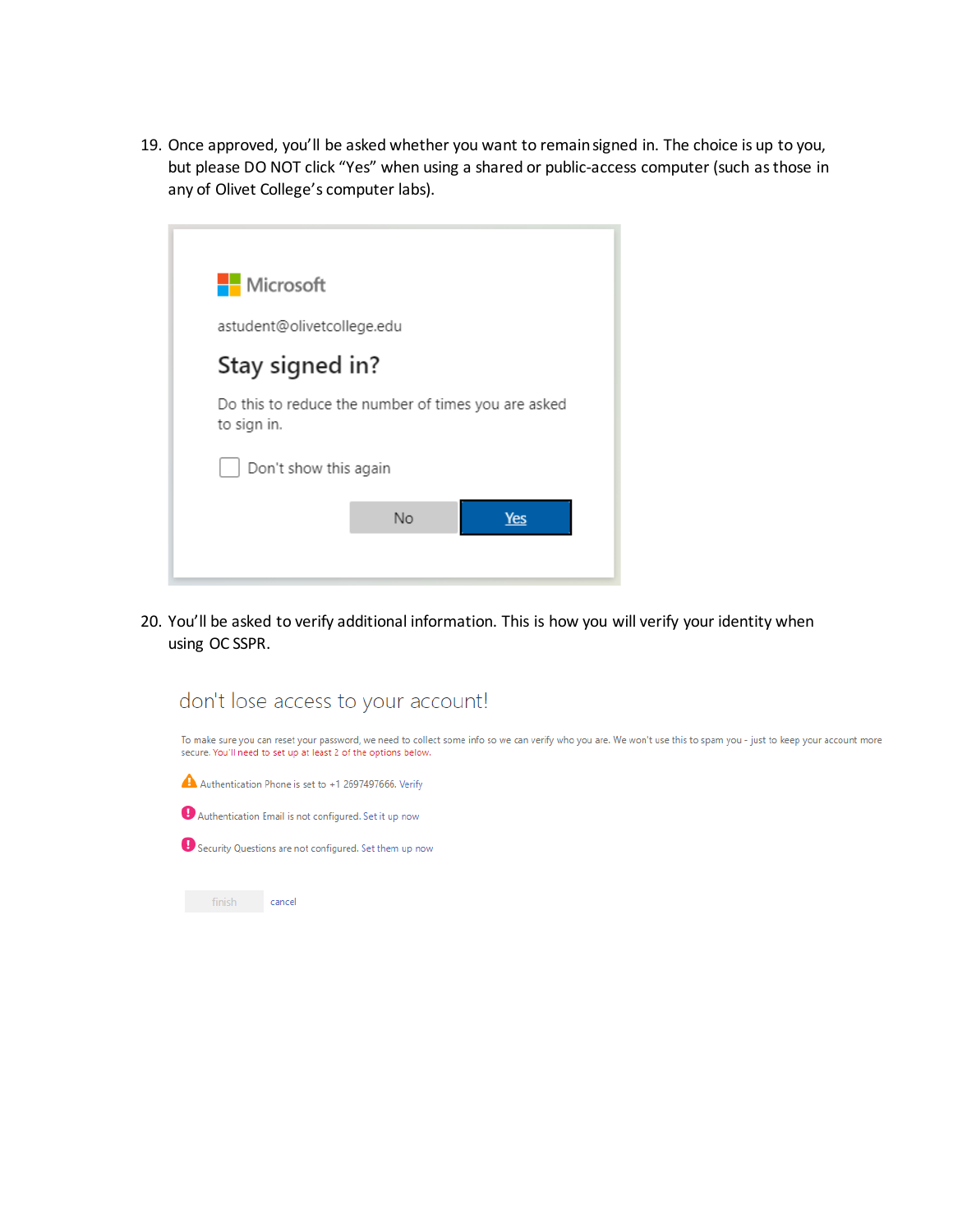21. Since you've already entered your phone number, click **Verify** to verify that it's correct.

|                                                       |         | don't lose access to your account! |
|-------------------------------------------------------|---------|------------------------------------|
| Please verify your authentication phone number below. |         |                                    |
| Authentication phone                                  |         |                                    |
| United States (+1)                                    |         |                                    |
| 97497666                                              |         |                                    |
| text me                                               | call me |                                    |
| back                                                  |         |                                    |

- 22. Verify the displayed number is your mobile number, then click **text me** or **call me**. Follow the relevant prompts to complete the verification.
- 23. You'll see a green check next the "Authentication Phone". Select **Set it/them up now**next to "Authentication Email" or "Security Questions," whichever you prefer.

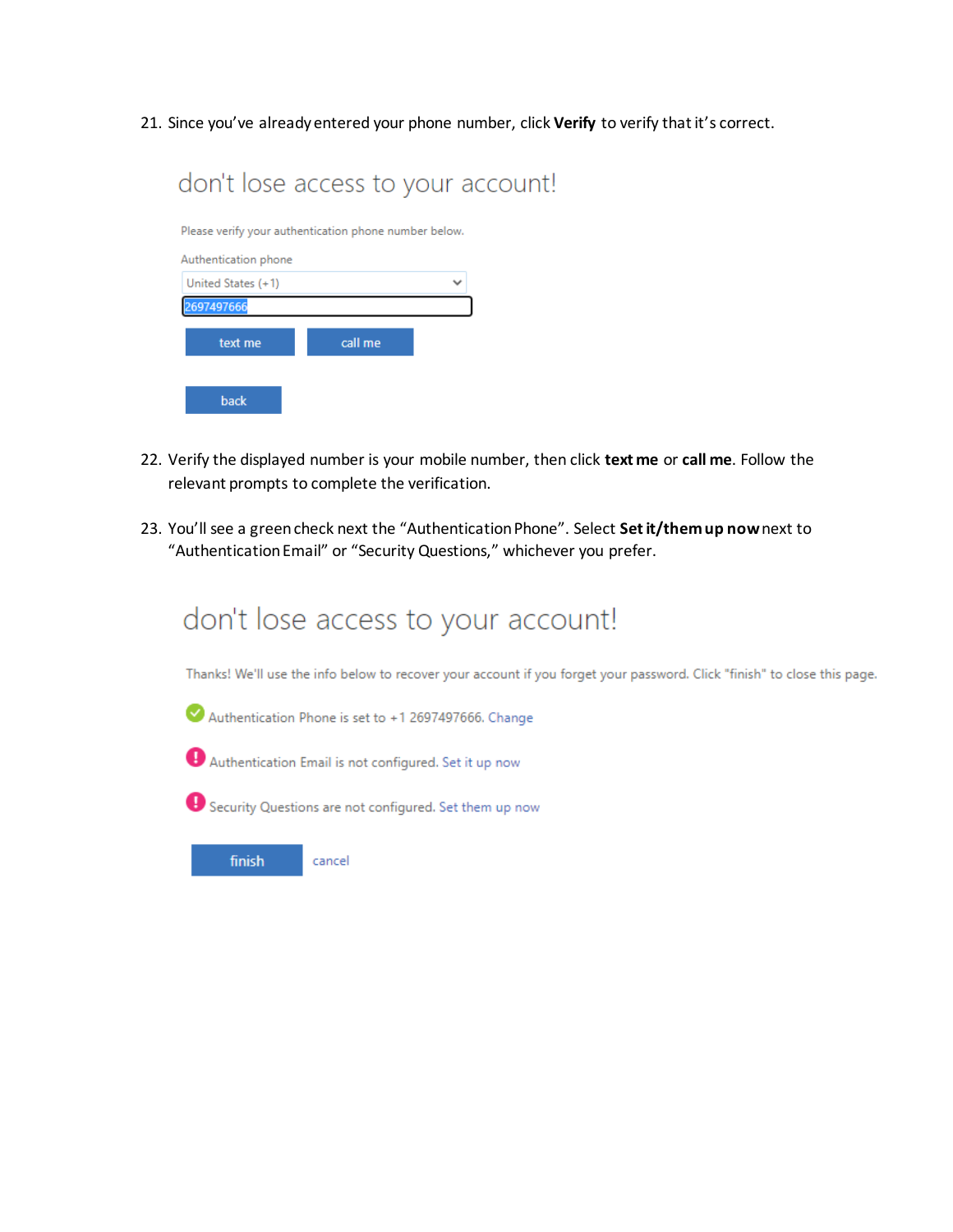24. For Authentication Email, use an email address only you can access.



# don't lose access to your account!

Please verify your authentication email address below. Don't use your primary work or school email.

**Authentication Email** 

Enter your authentication email address

email me

Don't use your work or school email address, because you won't have access to it if you forget your password.

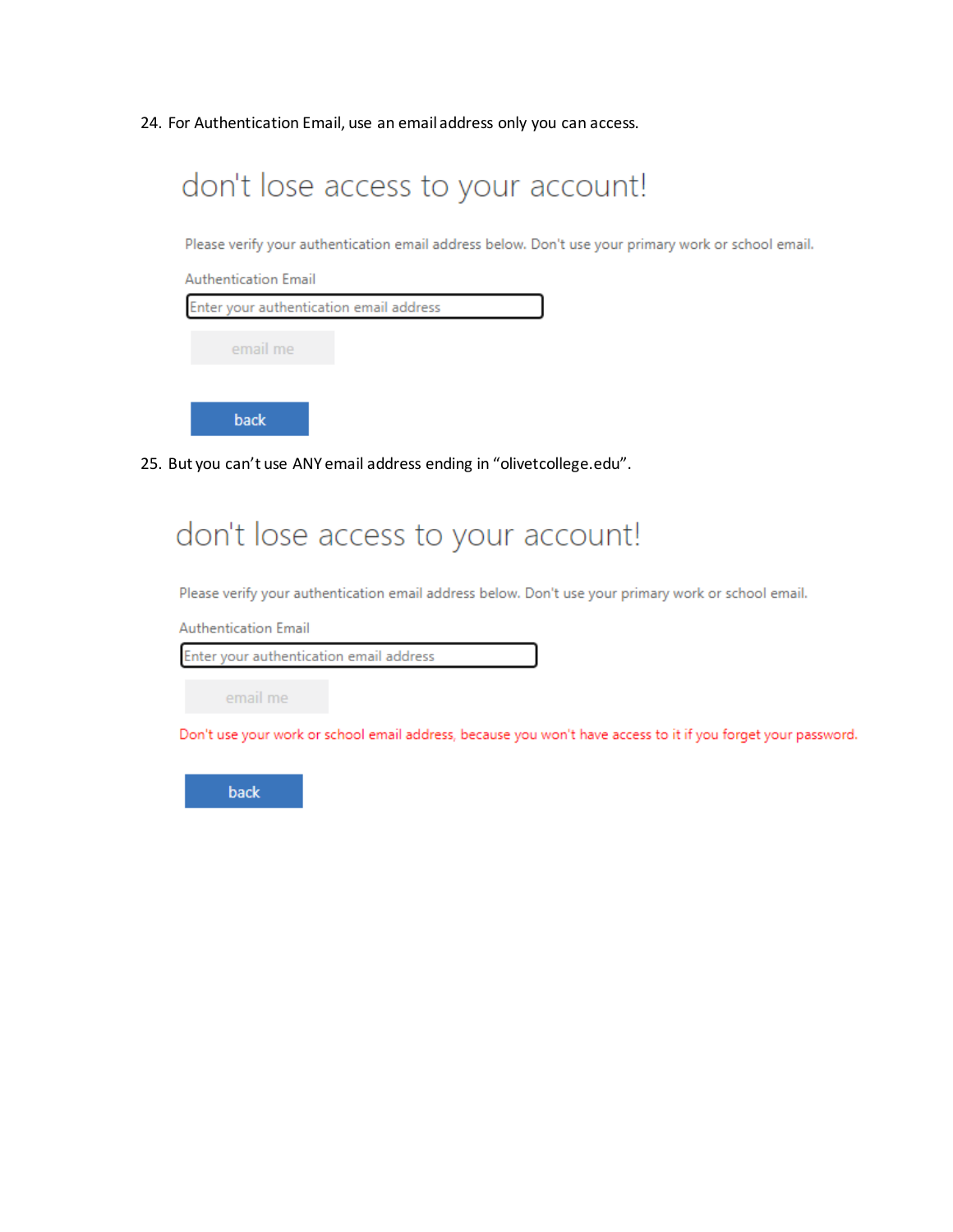26. Click **email me** and you'll see this screen:

| don't lose access to your account!                                                                  |        |
|-----------------------------------------------------------------------------------------------------|--------|
| Please verify your authentication email address below. Don't use your primary work or school email. |        |
| <b>Authentication Email</b>                                                                         |        |
| gmail.com                                                                                           |        |
| email me                                                                                            |        |
| We've sent an email message containing a verification code to your inbox.                           |        |
|                                                                                                     | verify |
| back                                                                                                |        |

27. Check the email address you specified for the confirmation email. Here's what it looks like in a Gmail account, but the message will look pretty much the same regardless of which email service you use.

| msonlineservicesteam@microsoftonline.com<br>to me $-$ |                                                                                                                                                                                     |                  |
|-------------------------------------------------------|-------------------------------------------------------------------------------------------------------------------------------------------------------------------------------------|------------------|
|                                                       | Verify your email address                                                                                                                                                           |                  |
|                                                       | Thanks for verifying your astudent@OlivetCollege.edu account!<br>D<br>Your code is:<br>Sincerely,<br>Olivet College                                                                 |                  |
|                                                       | Microsoft Corporation   One Microsoft Way Redmond, WA 98052-6399<br>This message was sent from an unmonitored email address. Please do not reply to this message.<br>Privacy, Legal | <b>Microsoft</b> |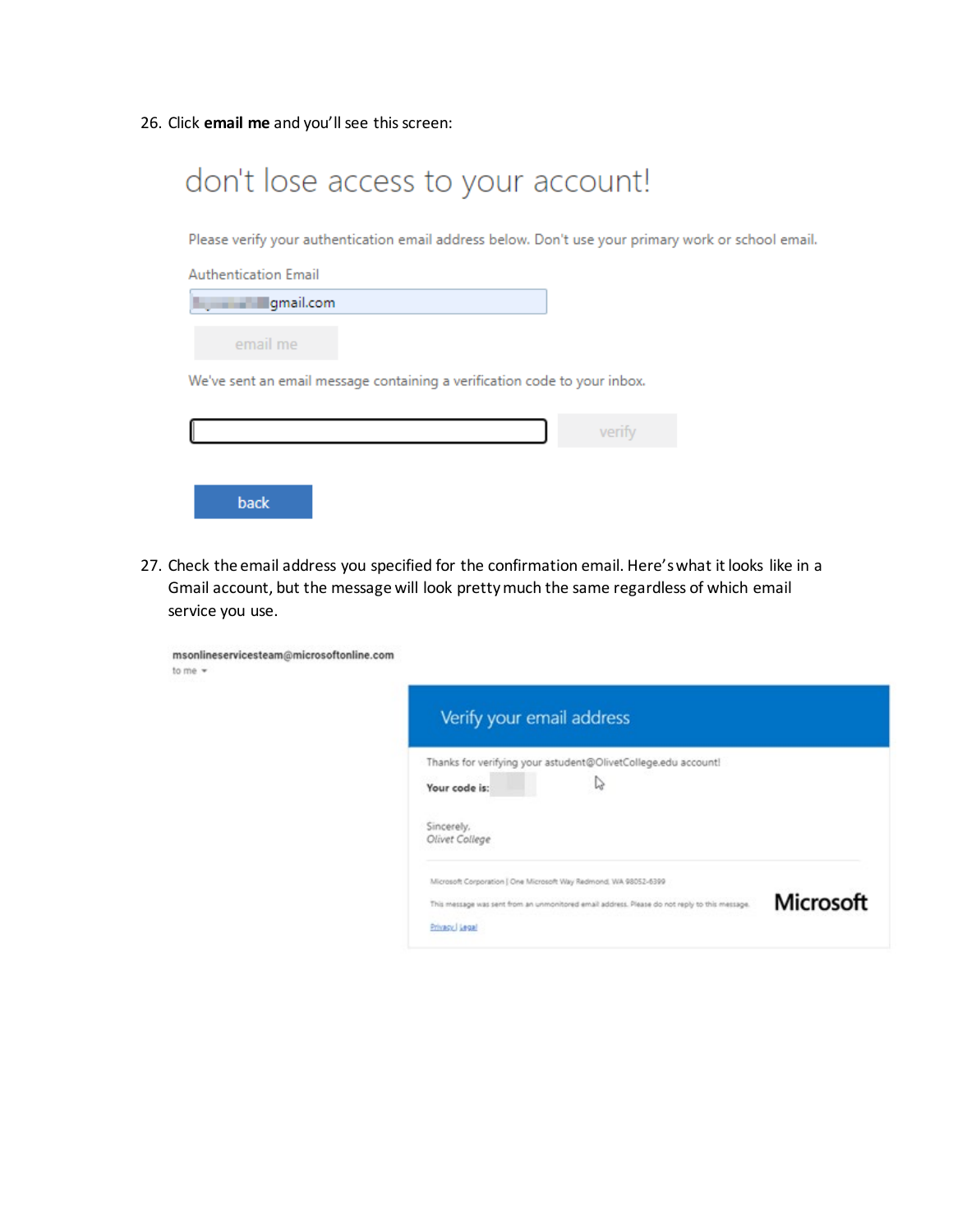28. Copy the code and paste it back in the confirmation box.



Please verify your authentication email address below. Don't use your primary work or school email.

| <b>Authentication Email</b>                                                                                                                                                                                                    |        |           |
|--------------------------------------------------------------------------------------------------------------------------------------------------------------------------------------------------------------------------------|--------|-----------|
| dentisting of the probability of the probability of the probability of the probability of the probability of the probability of the probability of the probability of the probability of the probability of the probability of |        |           |
| email me                                                                                                                                                                                                                       |        |           |
| We've sent an email message containing a verification code to your inbox.                                                                                                                                                      |        |           |
|                                                                                                                                                                                                                                |        |           |
|                                                                                                                                                                                                                                | verify | try again |
|                                                                                                                                                                                                                                |        |           |
| back                                                                                                                                                                                                                           |        |           |

29. Click **verify**. You'll be returned to the information verification screen.



30. If you don't want to enter Security Questions, skip to Step 33.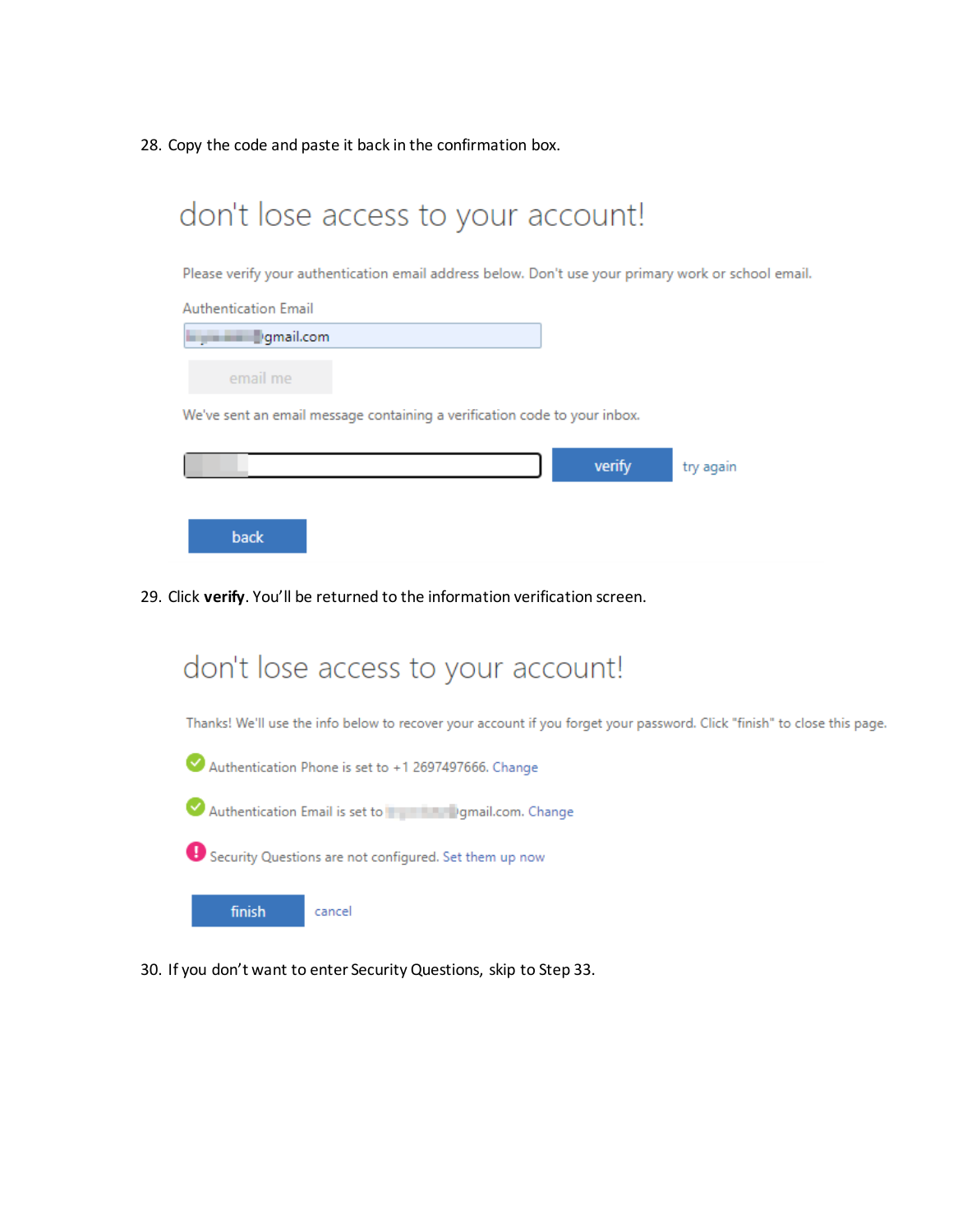31. If you would like to enter Security Questions, click **Set them up now**. You'll be presented this with this screen:

| <b>Security question 1</b> |              |
|----------------------------|--------------|
|                            | $\checkmark$ |
|                            |              |
|                            | a            |
| <b>Security question 2</b> |              |
|                            | $\checkmark$ |
|                            |              |
|                            | A            |
|                            |              |
| <b>Security question 3</b> |              |
|                            | $\checkmark$ |
|                            | т            |
|                            |              |
| <b>Security question 4</b> |              |
|                            | $\checkmark$ |
|                            |              |
|                            | n            |
| <b>Security question 5</b> |              |
|                            | $\checkmark$ |
|                            |              |
|                            | T            |
|                            |              |
|                            |              |
| save answers               |              |
|                            |              |

don't lose access to your account!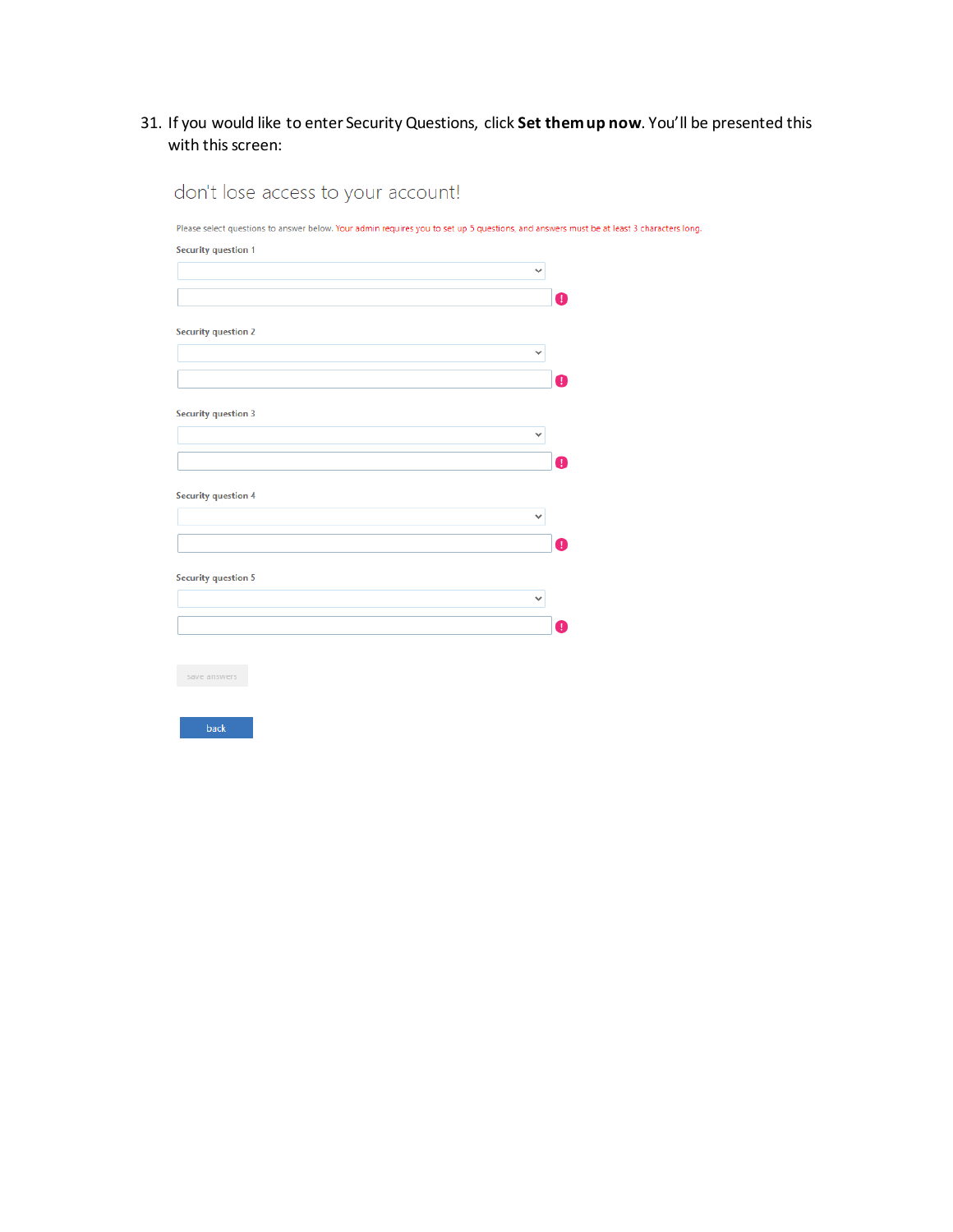32. You MUST select all 5 questions. For added security, ITS suggests you NOT use true answers, as illustrated below.

| <b>Security question 1</b>                                      |   |
|-----------------------------------------------------------------|---|
| In what city did you meet your first spouse/partner?            | ◡ |
| Gotham                                                          |   |
| <b>Security question 2</b>                                      |   |
| What is the last name of your favorite teacher in high school?  |   |
| <b>Ferris Bueller</b>                                           |   |
| <b>Security question 3</b>                                      |   |
| What is your favorite food?                                     | ◡ |
| cat food with sticks                                            |   |
| <b>Security question 4</b>                                      |   |
| What is the name of a college you applied to but didn't attend? | ◡ |
| hyXW49*d8PA^yFhS                                                |   |
| <b>Security question 5</b>                                      |   |
| Who is the most famous person you have ever met?                |   |
| Mar Camel                                                       |   |

 $\heartsuit$ 

# don't lose access to your accountl

rs long.